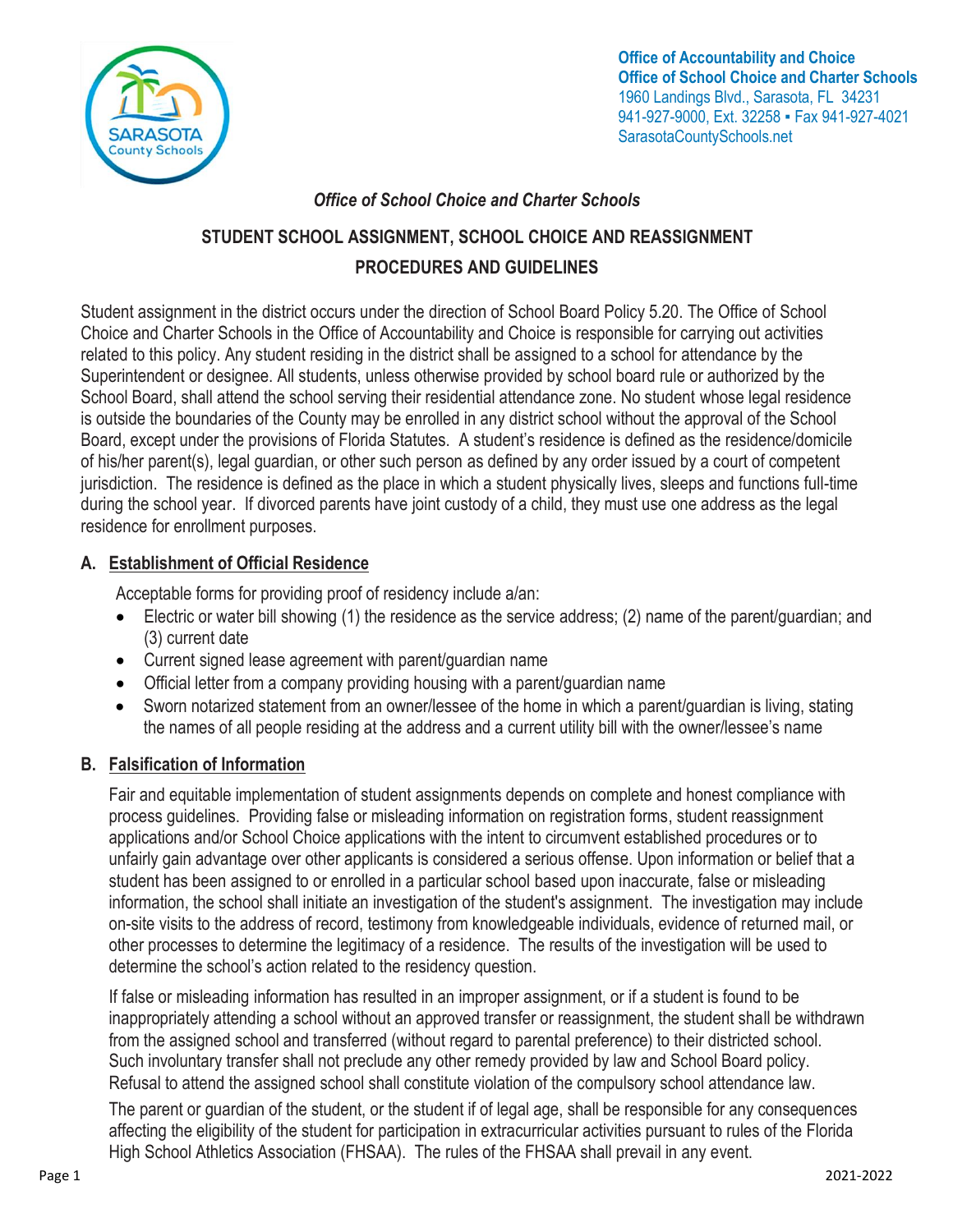# **C. General Assignment Process**

All schools will have a geographic definition establishing their attendance area. All students residing within a particular attendance area shall attend that school (referred to as the assigned or districted school) unless the student:

- Applies for and is granted a reassignment due to a severe and extenuating circumstance or a change in the location of his or her residence
- Is placed elsewhere to meet the requirements of an Individual Education Plan (IEP)
- Is placed administratively into an alternative program
- Receives an assignment through one of the School Choice processes

Each spring, many students are eligible for a variety of placements for the following school year, including their districted school, a Choice school, a magnet school/program or the full-time virtual school. Parents of these students must make a final decision regarding their child's placement for the following school year by a date set by the Superintendent. When a student withdraws from a school choice option such as the district's full-time virtual school, home school, a magnet school/program, a Choice school, charter school or a school/program outside the district, he or she is required to attend the districted school assigned to his or her residence. Students withdrawing from any of the school choice options listed above are not required to go through the reassignment process to return their assigned district school. However, prior to a student withdrawing from a Sarasota County School Board sponsored charter school and enrolling in his or her assigned district school before a semester ends, approval must be obtained from the Supervisor of the Office of School Choice.

All students currently enrolled in their districted school and all students granted an assignment or reassignment through this document may continue to the highest-grade level offered in their assigned school until the student:

- Is returned to the school serving his/her attendance area for failure to abide by an agreement concerning attendance expectations, behavior expectations, and parent involvement/ cooperation
- Is enrolled in a program which requires a change of schools
- Is expelled
- Leaves that public school to attend a private school, charter school, or home education program.
- Moves out of the Sarasota County school district or moves to another residence which would affect assignment

Students who are enrolled in their districted school or granted an assignment or reassignment through this document may not be able to complete the highest-grade level offered at an assigned school if:

- A parent or guardian request a change of assignment as permitted through this document
- The School Board's district school boundaries are changed
- It is determined that inaccurate, false, or misleading information resulted in an improper assignment or reassignment

Prior to making student assignments for each school year, the Superintendent will evaluate the enrollment limit for each school and grade level. This decision is based upon factors including, but not limited to, the physical capacity of the school, seats set aside for special programs (e.g., ESOL and ESE students, magnet programs) utilization of cafeteria, and seats set aside for projected growth.

# **D. Student Registration Procedures**

Registration may take place at individual schools and, occasionally, at other sites as established by the Superintendent. Registration periods shall be established for specific grade levels as discussed below:

- Students new to Sarasota County Schools, and those entering kindergarten must verify their residence within the district in accordance with the guidelines as set forth in the district procedures.
- At the time of application and again at enrollment, kindergarten students and all students new to the district, must verify their birth date in compliance with the state requirements for admission.
- Registration with the district will generate or reactivate a student number for each student. After registration,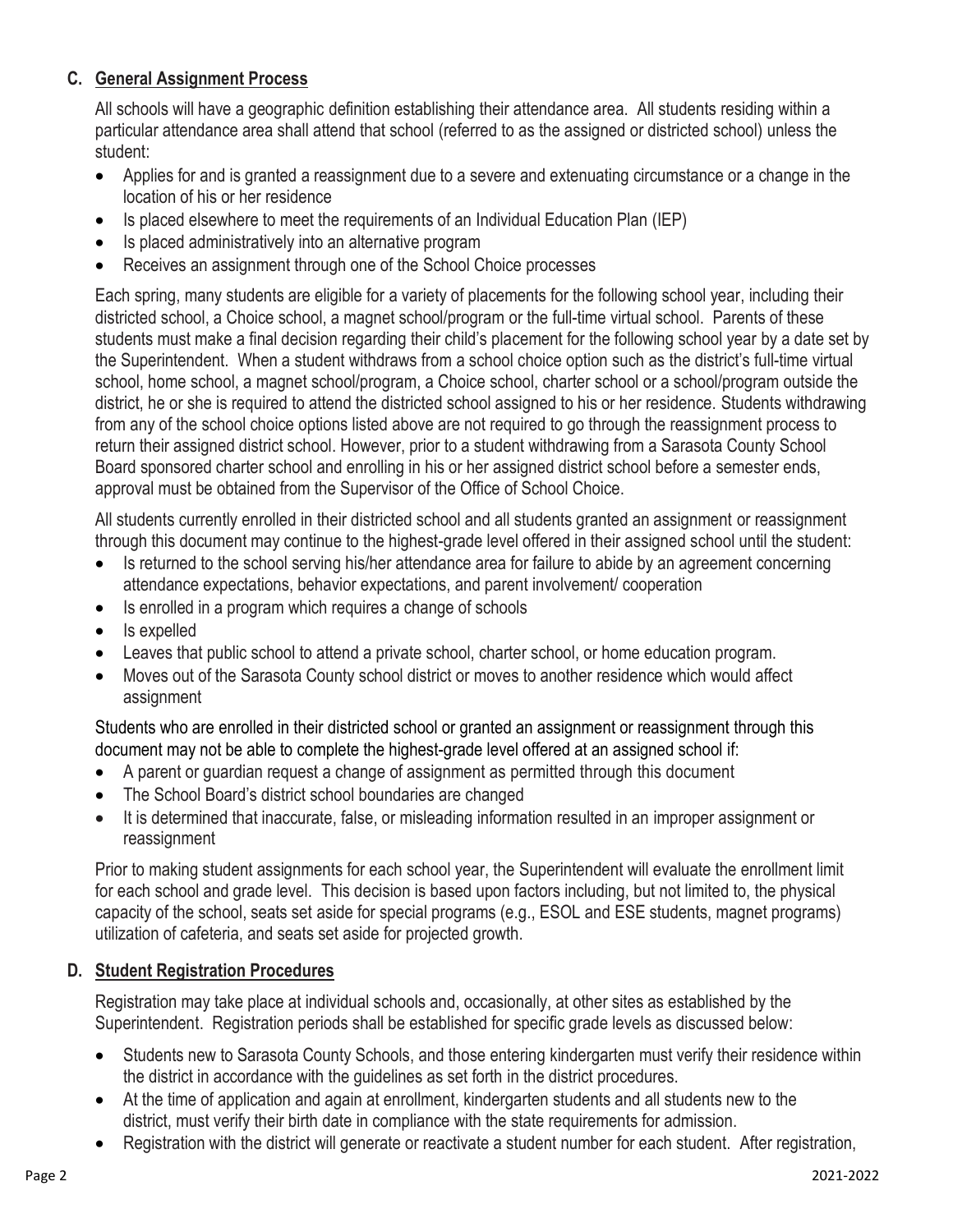in order to be enrolled at the assigned school, the student must physically appear at the assigned school. Students who are new to the district must complete a registration form, present a certificate of immunization, and verification of a physical examination.

The name of the student shall be spelled exactly as it appears on the birth certificate or on a court order designating a name change.

When a student has been assigned to a school, it becomes the responsibility of the assigned school to complete the registration process and to schedule the student for classes. It will be the responsibility of the assigned school to report those students who failed to enroll in an assigned school. The Office of School Choice and Charter Schools, other district personnel or members of school-based administration may not assign a student to a school without following the established procedures.

# **E. Change of Residence During the School Year**

All students changing residences during the school year should notify their current school and supply proof of the new address. The rules regarding change of residence are:

- A student who moves within the districted school's attendance zone must remain at that school
- A student moving out of the districted school's attendance zone may:
	- o Attend the new districted school based upon proof of the new legal residence
	- o Remain at the current school for the remainder of the year through the reassignment process described in this document; students who receive a reassignment to remain at the current school may choose to remain there through the highest grade level in the school unless they receive a placement elsewhere or the school is determined to be over capacity, in which case the parent will be notified of the assignment options
- If a parent/guardian change residences during the school year and move out of the assigned attendance zone where their students are enrolled, they may request that their students be permitted to remain enrolled in the school through the reassignment process. The parent/guardian will be responsible for providing transportation to and from school. Transportation will not be provided by the district.
- All schools shall ensure that families are notified of the rules in this section.

# **F. Students who Reside Out of County**

Any Florida student who resides outside of Sarasota County who wishes to attend a public Sarasota County school must have permission from Sarasota County Schools. Students residing in Sarasota County School District will not be displaced by a student from another district seeking enrollment. The Superintendent or designee is authorized to give the permission and make a school assignment. All funding generated by the student's enrollment shall be reported and retained by Sarasota County Schools for the provision of instruction and other services. Any student who receives permission will be allowed to complete the highest available grade level at the requested district school until one of the conditions identified in the "General Assignment Process" section (see above) occurs. Failure to abide by an agreement concerning attendance expectations, behavior expectations and/or parent involvement/cooperation will result in the student being returned to the school serving his/her attendance area. The Office of School Choice and Charter Schools, other district personnel or members of school-based administration may not assign a student to a school without following the established procedures.

# **G. School Attendance in a Neighboring County**

Students residing in Sarasota County who wish to attend a school in a neighboring county must have permission from the school district they wish to attend. All funding generated by the student's enrollment shall be reported and retained by the county in which the student attends.

#### **H. School Choice Options**

Parents in Sarasota County Schools have many options to participate in their child's placement in schools and programs. Some placements are made at individual schools and some through district-wide processes. All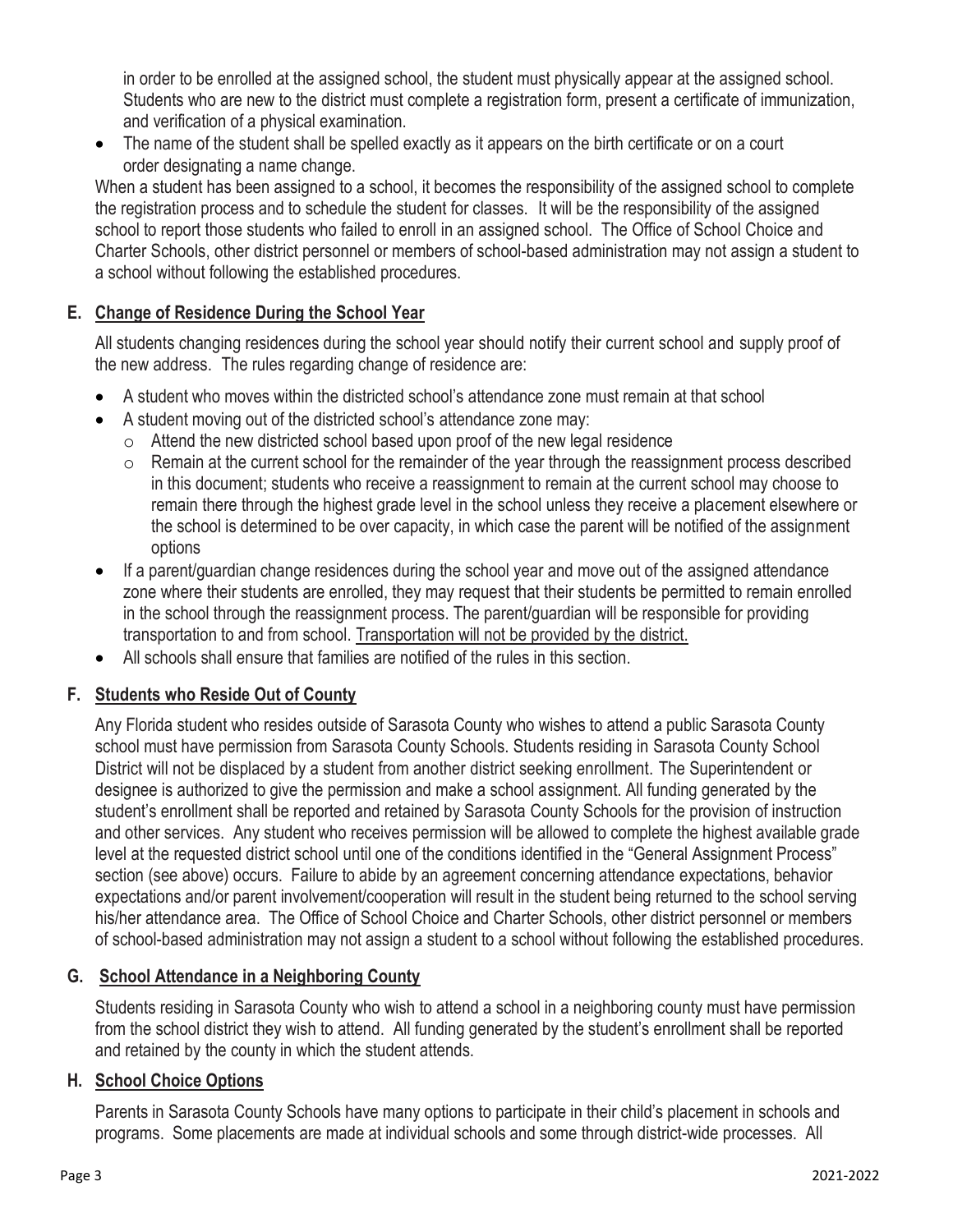schools are responsible for helping to inform parents of the various options available to them and for assisting them with processes associated with selecting options. Parents/Guardians may take a free survey to receive a personalized report with information on scholarships that the Florida Department of Education (FL DOE) makes available to students by visiting [https://mychoicesinedfl.org/.](https://mychoicesinedfl.org/)

Sarasota County Schools' available School Choice options, procedures and guidelines are explained below:

# **1) Controlled Open Enrollment (Regular School Choice)**

Controlled Open Enrollment (COE) is an educational Choice that allows the district to make student school assignments using parents and legal guardians' preferential school choice selections as a significant factor. The extent to which COE (often called Regular School Choice) will be utilized is determined each year by the School Board through a recommendation of the Superintendent. The district will make diligent effort to inform all parents of the options available via newsletters, media announcements, newspaper and radio advertising, civic and business organizations, and governmental agencies.

The following guidelines are used to conduct COE (Regular School Choice):

- a) The Superintendent may establish one or more School Choice application period(s).
- b) The specified School Choice application period and timeline will be announced each school year by the Supervisor of the Office of School Choice and Charter Schools. School Choice assignments are awarded after the close of each application period. School Choice assignments shall occur in the next academic year.
- c) Regular School Choice will be offered to parents and students residing in Florida. Active military personnel pending transfer to a military installation within the state are eligible to participate in the Regular School Choice process. In accordance with F.S.1002.31, a student who has been expelled or suspended from public school is not eligible to participate in COE (Regular School Choice).
- d) The School Choice application/process can't be used for admission or placement into magnet, virtual, charter, or special schools (e.g., Oak Park School).
- e) The School Choice application/process can't be used to retain or accelerate students' grade levels.
- f) Pursuant to Federal and State statue, School Choice assignments for students with disabilities (Exceptional Student Education [ESE] and Section 504 students) are contingent upon the school of choice having the program and services specified on the student's Individual Education Plan (IEP) and Section 504 Accommodation Plan. If a student with an IEP or Section 504 Accommodation Plan is assigned to a school through the School Choice process, school administration may convene a team to ensure the IEP or 504 Accommodation Plan can be implemented.
- g) Schools that are open for Choice will be identified along with schools that have limited or no available space. The number of available seats may vary by school.
- h) Parents/Guardians will be able to complete and submit an online application for Regular School Choice on the district web site, www.sarasotacountyschools.net. Parents/Guardians may select up to three (3) Choice schools in their preference order. All online School Choice applications must be submitted by the specified deadline. Incomplete applications shall not be processed.
- i) All completed School Choice applications shall be processed and eligible for the random lottery and school assignment. School Choice assignments will be awarded based upon seat availability.
- j) To ensure equitable access for all parents participating in the School Choice process, no application shall receive any advantage based on the date of its filing within the application window. Applications will not be accepted after the specified deadline.
- k) For purposes of the School Choice process, siblings are defined as a brother, sister, half-brother, halfsister, step brother, or step sister. The sibling preference will be given to children whose sibling is already assigned to the school and who will be attending during the year for which the application is made.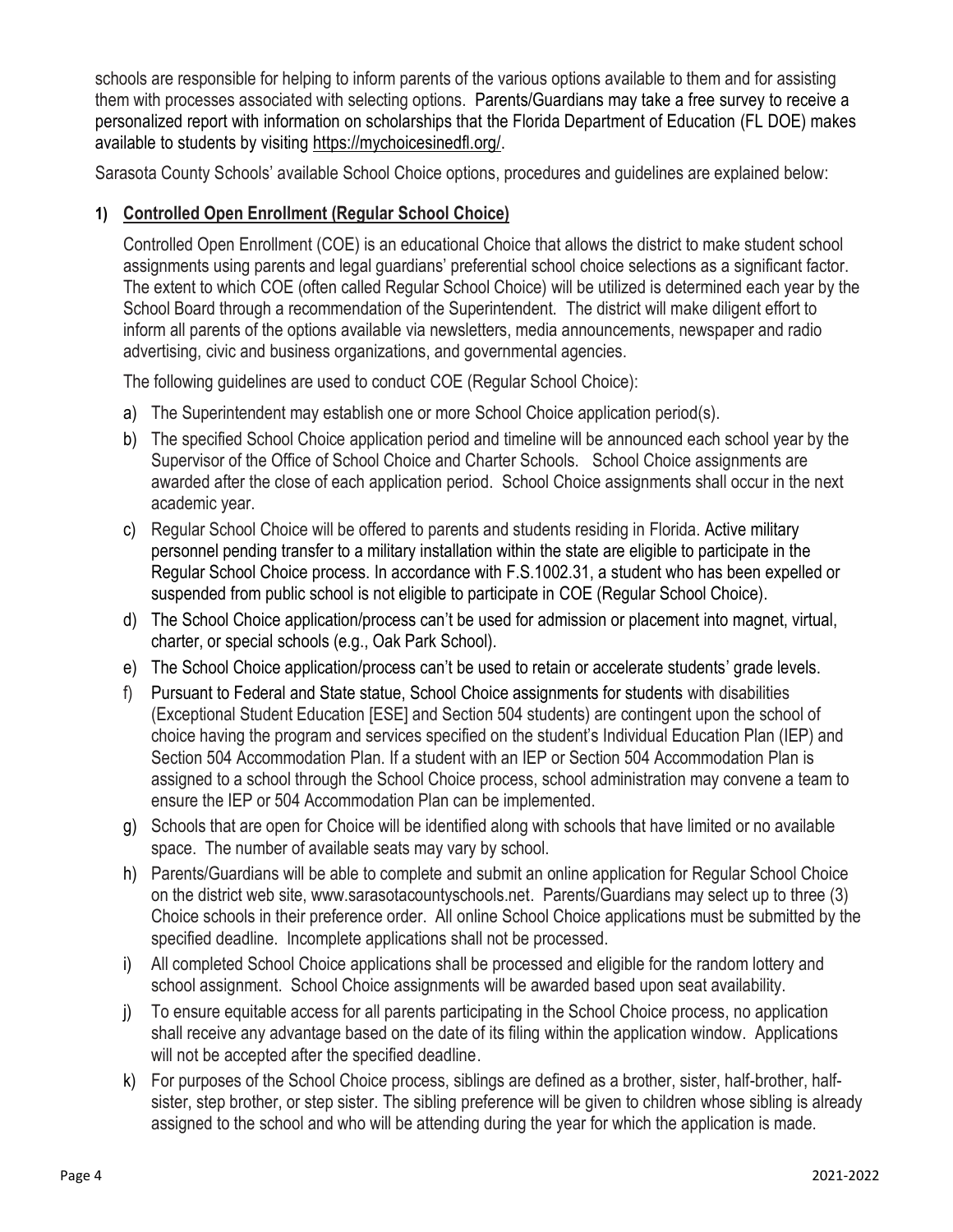Siblings must be residing at the same address to qualify for this sibling preference. Siblings who receive preference in the random lottery are not guaranteed a School Choice assignment at a school determined to be over-capacity.

- l) Seats that are available for Regular School Choice at a particular school are first awarded in random order by lottery to applications with a verified sibling preference and/or with one or more of the preferences identified in School Board Policy 5.23. Students residing in Sarasota County affected by the Student Exchange and Transportation Agreement between the School Board of Sarasota County and Charlotte County School Board will be given a proximity preference. If seats remain, School Choice assignments shall be made in random order by lottery until all students are assigned or until no seats remain at the school and available grade levels.
- m) Applications shall then be sorted by second Choice school and grade level. Seats that are available for Regular School Choice shall be awarded in random order by lottery until all students are assigned or until no seats remain at the school and available grade levels. A similar random lottery process will continue to select students' third Choice school.
- n) In the event that a student cannot be accommodated at his or her first, second, or third Choice school, the student shall be assigned to the districted school and the student's name automatically will be placed into an eligibility pool (waiting list) for possible transfer to the first Choice school.
- o) If and when seats in the particular grade become available at the first (1st) Choice school, the parent of the student at the top of the waiting list will be contacted and offered the Choice seat. Waiting lists shall be maintained in order, beginning with the original Choice assignment waiting list. All waiting lists shall be cleared after June 30. Parents/Guardians and students will be notified via personal email of the action on the application. If a School Choice assignment is awarded through the lottery process, parents will be given sufficient time to accept their assignment in accordance with this process.
- p) Parents/Guardians are required to acknowledge their acceptance of the School Choice assignment no later than the date specified in the School Choice Acceptance Letter. The School Choice Acceptance Letter will be sent to the email address provided on the School Choice Application. Parents/Guardians must follow the instructions given in the School Choice Acceptance Letter to acknowledge the acceptance of the School Choice assignment and that they are aware the student must begin attending classes at the assigned school by no later than the third day of school.
- q) Failure to acknowledge acceptance of the School Choice assignment following the instructions provided in the School Choice Acceptance Letter by the specified deadline will forfeit the assignment, and the student will remain at his/her districted school. All forfeited School Choice seats will be filled by the next student on the waiting list (see "o" above).
- r) If a student is awarded a School Choice assignment and accepts an offer for admissions to another educational School Choice option such as a magnet program or a charter school, parents/guardians are required to (1) notify the Office of School by the deadline specified in the School Choice Acceptance Letter and (2) forfeit the Choice seat to the next student on the School Choice wait list.
- s) At the beginning of the school year, schools will remove from their rosters any Choice students who have not enrolled by the third day of school and provide the Office of School Choice and Charter Schools with a list of the students removed.
- t) Each student may receive only one Choice transfer for a particular school year during the specified School Choice application period. Students may change schools only based on a change of residence or participation in an alternative/special program requiring a change.
- u) Transportation will not be provided to students receiving Regular School Choice assignments through Controlled Open Enrollment.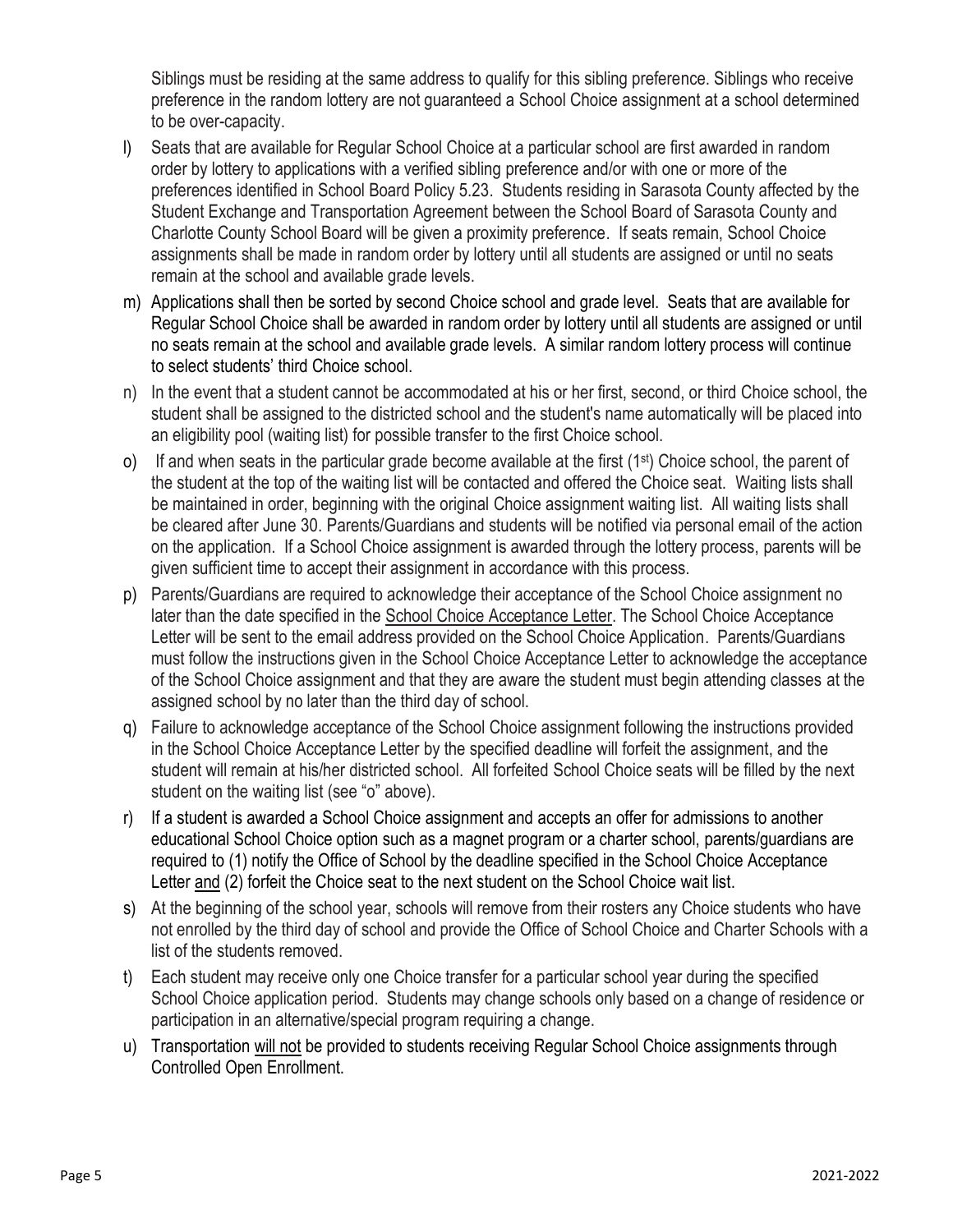# **2) Controlled Open Enrollment (High School Athletic Choice)**

Florida High School Athletic Association (FHSAA) recognizes Pine View School and Suncoast Polytechnical High School (SPHS) as special schools because they do not sponsor any high school level interscholastic athletic programs. Other non-traditional schools include charter schools, FHSAA designated small private schools, full-time FLVS students, and home education students. FHSAA guidelines permits eligible students who are in grades 9 through 12 to participate in interscholastic athletic programs at a (public) district school following all Controlled Open Enrollment (High School Athletic Choice) guidelines and procedures established by Sarasota County School Board.

All FHSAA eligibility requirements and guidelines must be adhered to by any student participating in districtsponsored athletic programs. Students attending a special school and approved for an Athletic Choice are in no way guaranteed placement on any sport/athletic roster at the school of choice. Students who seek to participate in a particular athletic program must follow all eligibility guidelines to become an official member of the athletic team. If the student does not make the team, he/she may not return to the districted school to participate in any athletic program in that school year.

The following guidelines are used to conduct Controlled Open Enrollment (High School Athletic Choice) for eligible students:

- a) Controlled Open Enrollment (High School Athletic Choice) will only be offered to eligible students who are in grades 9 through 12.
- b) The application period for Controlled Open Enrollment (High School Athletic Choice) will last 4-weeks in the Spring of each school year unless specified otherwise.
- c) Parents/Guardians who miss a Controlled Open Enrollment (High School Athletic Choice) application period for any given reason will be required to wait until the next open enrollment period.
- d) Parents/Guardians will be able to obtain an Athletic Choice application at Pine View School, SPHS, the district Athletic Office, or on the district web site. All completed applications must be submitted to the district Athletic Office by the specified due date. Incomplete applications shall not be processed.
- e) Parents/Guardians participating in the Controlled Open Enrollment (High School Athletic Choice) application period may annually designate one (1) district school (the Designated school) at which their student(s) will register his or her intent to represent the school in interscholastic athletics for the subsequent school year. This choice will continue unless during a subsequent open enrollment period the parent/guardian notifies intent to change this designation.
- f) Parent/Guardians and students will be notified within 15 business days of the action taken on the Controlled Open Enrollment (High School Athletic Choice) application. If the school designation is approved, parents will be given sufficient time to accept their school designation in accordance with this process.
- g) Students shall not participate in extracurricular activities nor register their intent to participate in interscholastic athletics as a representative at the Designated school prior to receiving written notification from the district Athletic Office. At no time shall a student participate in an interscholastic athletic program at a Choice designated school without these measures being in place.
- h) The Designated school's principal and athletic director will be given a roster of the students who are approved to try out for athletic programs at their school. A student's athletic eligibility shall be determined by FHSAA Operational Bylaws along with district and school policies and athletic guidelines/requirements.
- i) A student who initiates athletic activity at the Designated Choice school may participate in interscholastic athletic programs only at that Designated Choice school for the remainder of the school year, and only if he or she remains eligible based on policies and guidelines set by the Designated school, district and FHSAA.
- j) A student who violates athletic program participation requirements or regulations set by the Designated school and/or FHSAA shall have their Interscholastic Athletics Participation Designation revoked. The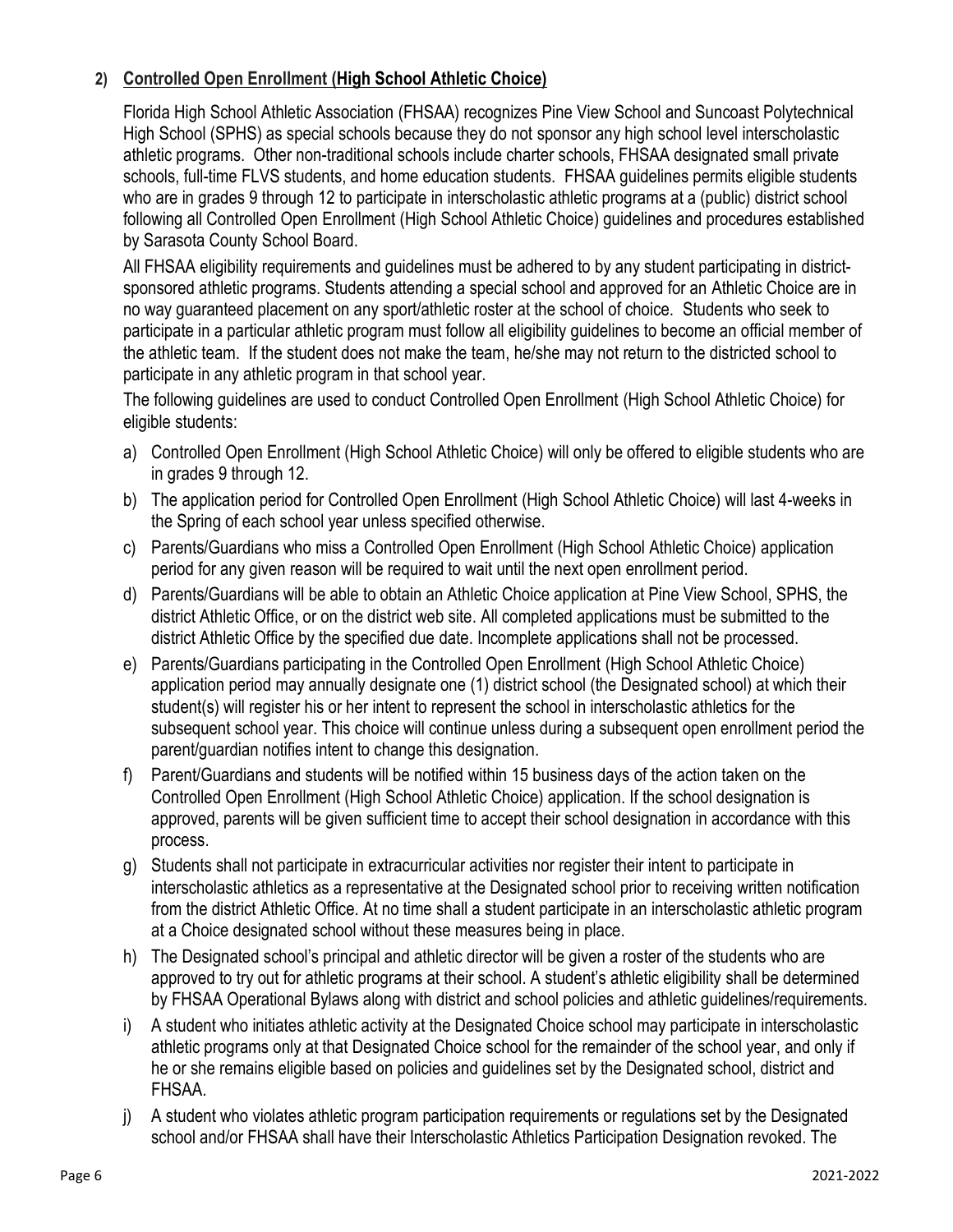student shall return to his or her district school where athletic eligibility shall be determined by the principal.

- k) Interscholastic Athletics Participation Designation shall annually be renewed unless:
	- i. A parent/guardian designates a new school through Controlled Open Enrollment (Non-Traditional School High School Athletic Choice).
	- ii. A student withdraws from the special school. If this occurs, the student's Designated Choice school assignment is revoked, and he/she shall only be eligible to participate in athletic programs at his/her districted school according to district and FHSAA guidelines.
	- iii. The parent notifies the district Athletic Office to withdraw their intent to continue with automatic renewal of the Interscholastic Athletic Choice.
	- iv. The student has his or her Interscholastic Athletic Choice revoked.

# **3) Charter Schools**

Charter schools are publicly funded schools that operate under a performance contract, or "charter." The charter contract between the charter school governing board and Sarasota County Schools, the sponsor, details the school's mission, program, goals, students served, methods of assessment and ways to measure success. The length of time for which a charter contract is granted varies. Each sponsored charter school has application and enrollment procedures in accordance with the charter contract. Additionally, all sponsored charter schools may give enrollment preference to the student populations identified in F.S. 1002.33(10)(d).

Parents electing to enroll their students in a district-sponsored charter school do so as a voluntary Choice placement. Prior to a parent/guardian withdrawing a student from a Sarasota County School Board sponsored charter school and enrolling him or her in the assigned district school before a semester ends, approval must be obtained from the Supervisor of the Office of School Choice. When parents choose to withdraw their students from a charter school to enroll in their assigned attendance zoned school, the district's withdrawal and registration procedures must be followed. Students who attend a charter school are eligible to participate in interscholastic extracurricular activities at their assigned district school pursuant to F.S. 1006.15(3)(d).

Parents/Guardians interested in information about a district sponsored charter school may contact the school or visit the school's web site. Parents must apply and receive acceptance directly from the charter school.

# **4) Family Empowerment Scholarship**

The Family Empowerment Scholarship (FES) Program was initially established to provide financial assistance to Florida's children with limited family income, so they could access private school as an option to achieve success in their education. (F.S. 1002.39). Florida House Bill 7045 made several changes to the FES Program. Effective July 1, 2021, the FES program is expanded to include:

- K-12 students with limited family income.
- Students that are age 3 or 4 on or before September 1 of the year in which they apply for the scholarship program and have an eligible disability and Individual Education Plan.
- K-12 students that have an eligible disability and Individual Education Plan and are eligible to enroll in a Florida public school.
- Dependents of a member of the United States Armed Forces.
- Siblings residing in the same household with a student(s) participating in the FES Program.
- Students that are placed in foster care or out-of-home care during the current year or the state's previous fiscal year.

FL DOE will work with the district and the Scholarship Funding Organization (SFO)to verify that all eligibility requirements have been met before scholarship funding is paid to a private school. To learn more about the changes to the FES Program, interested parents/guardians should visit the Florida Department of Education's web site, www.fldoe.org or call Sarasota County Schools Office of School Choice, (941) 927-9000, ext.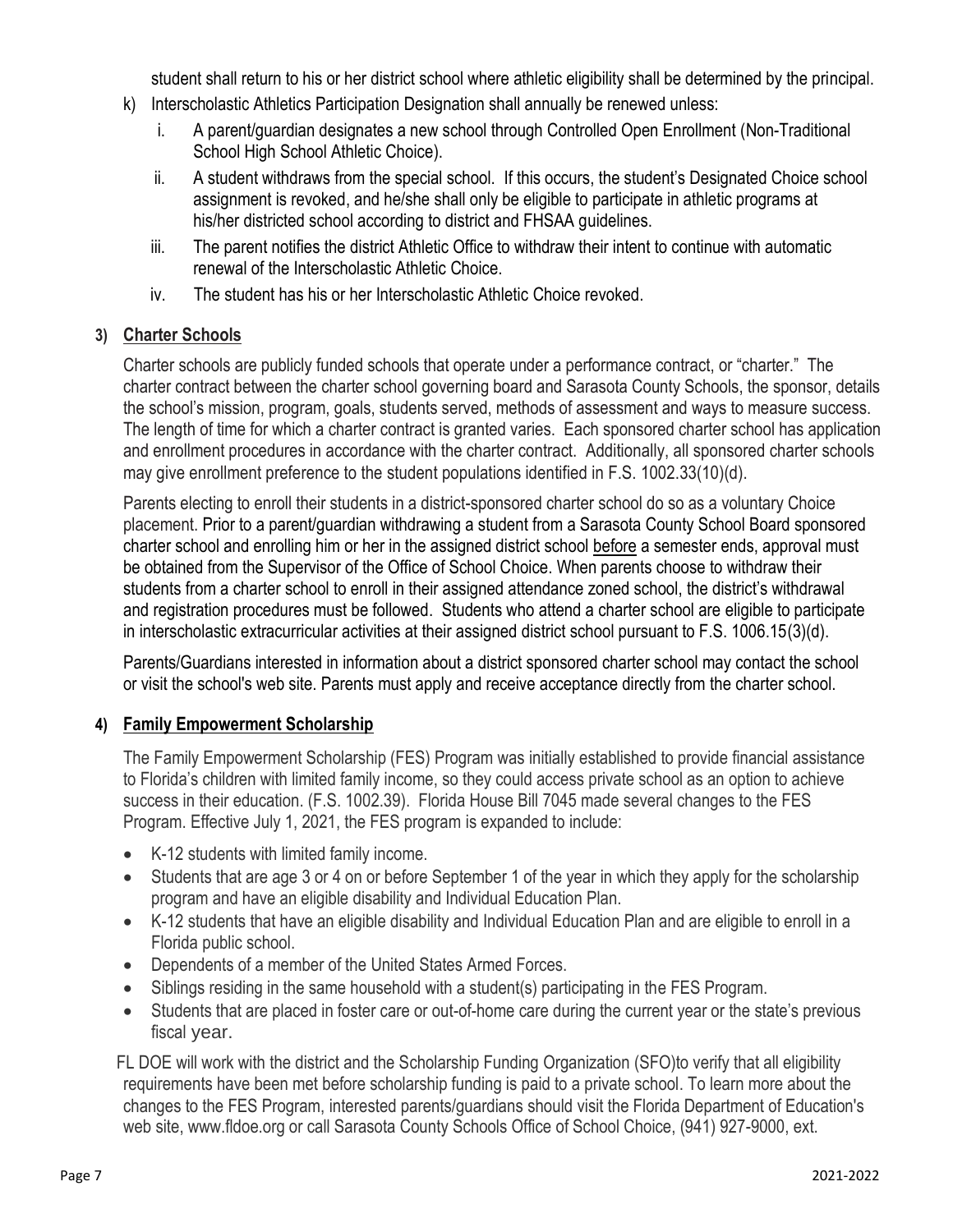32258. Parents/Guardians who are interested in applying for the FES should contact the state approved SFO to complete the income verification process. State approved SFOs are listed on Florida Department of Education's web site at [http://www.fldoe.org/schools/school-choice/.](http://www.fldoe.org/schools/school-choice/)

#### **5) Gardiner Scholarship Program**

HB 7045 repealed the Gardiner Scholarship Program as of July 1, 2021. These students are now eligible under the recently expanded Family Empowerment Scholarship Program.

#### **6) Home Education**

Home education satisfies the requirement for compulsory education (F.S. 1002.20) and is defined as the sequentially progressive instruction of a student (F.S. 1002.41). Students who have a pattern of nonattendance (truancy) may enroll in home school and will also be required to comply with and F.S. 1002.26.

This educational choice option is 100% parent driven. By enrolling in home education, parents/guardians assume all educational responsibilities of how they will educate their students. This includes determining whether their students will use correspondence curriculum and books and/or on-line curriculum through [Sarasota Virtual School](https://www.sarasotavirtual.com/) or [Florida Virtual School](http://www.flvs.net/)'s Flex Program). The Office of School Choice and Charter Schools does not have access to any of the above third-party educational records.

Parents/Guardians who fulfills the reporting, record keeping, and student evaluation requirements specified in the law may conduct a home education program without being required to be a certified teacher. The Supervisor of the Office of School Choice and Charter Schools acts as the Superintendent's designee for Sarasota County Schools' home education program. As parents/guardians establish their home education programs, they should submit their Letters of Intent, annual evaluation and/or Letter to Terminate Home Education Program to the Superintendent's designee. The Superintendent's designee will help parents/guardians comply with the state statutes (see below) that govern this school choice option in Florida.

Students who complete a home education program are not eligible to receive a high school diploma from Sarasota County Schools. If a home school student is interested in earning a high school diploma from Sarasota County Schools, parents/guardians should contact a school counselor at their assigned district school.

Parents/Guardians who are considering home education as a School Choice Option should know they are governed by F.S.1002.41 as it applies to school attendance and educational choice. Under F.S. 1003.21, parents/guardians who choose to establish a home education program have the following responsibilities:

- Parents/Guardians must notify the Superintendent of Schools in writing within 30 days of the establishment of the Home Education Program.
- Parents/Guardians are required to maintain a portfolio of records and materials. This portfolio is to be preserved for two years and be made available, upon 15 days' notice, for inspection.
- Parents/Guardians are required to provide the Office of School Choice and Charter Schools with an annual educational evaluation of students in the home education program:
	- a. A Florida teacher, (currently certified to teach academic subjects at the elementary or secondary level) may assess the child.
	- b. The child can take any nationally-normed student achievement test, administered by a certified teacher chosen by the parent.
	- c. The child can take a state student assessment test (if available through the school district)
	- d. The child can be evaluated by an individual holding a valid, active license pursuant to the provisions of F.S. 490.003 (7) or (8).
	- e. The child can be evaluated with any other valid measurement tool not covered in 1-4 if mutually agreed upon by the Superintendent (designee) of the district in which the child resides. Examples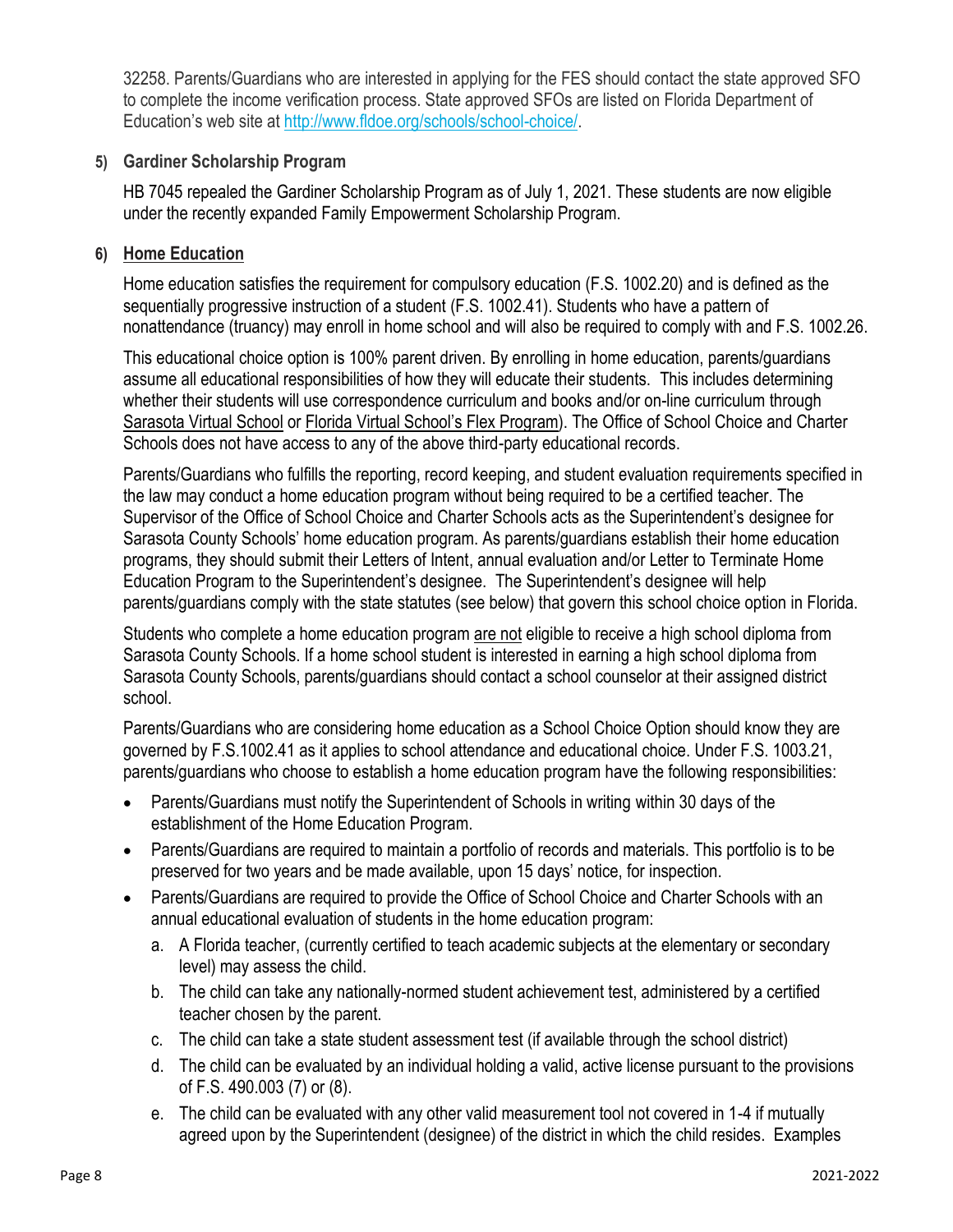would be SAT or ACT scores, grades earned through dual enrollment, or classes taken at public schools, private schools or online.

f. The annual evaluation is due in the Office of School Choice and Charter Schools no later than 12 months after your child is registered (and within each 12 month period following that date should your child continue in home education).

When parents/guardians seek to terminate a home education program, they must submit a letter of intent to terminate their established program along with a final evaluation of the student's progress to the Supervisor of the Office of School Choice and Charter Schools.

Students who withdraw from a Choice school or program to enroll in home education and desire to return to the non-District school/program of last enrollment shall follow the reassignment process. A reassignment is not guaranteed but may be granted based upon the available programmatic and physical space capacity at the requested school, grade and applicable program. Parents/Guardians must follow district procedures, guidelines and deadlines when applying for a school reassignment.

#### **7) Hope Scholarship Program**

In accordance with [F.S. 1002.40,](http://www.leg.state.fl.us/statutes/index.cfm?mode=View%20Statutes&SubMenu=1&App_mode=Display_Statute&Search_String=1002.40&URL=1000-1099/1002/Sections/1002.40.html) the Hope Scholarship Program provides parents/guardians with the opportunity to transfer eligible K-12 students from their assigned district schools to public schools with available (programmatic and physical) space capacity. Magnet programs and magnet schools such as Pine View, Bay Haven School of Basic Plus, Suncoast Polytechnical High School, and the district's special school, Oak Park, have specific admissions requirements and deadlines and are not available through the Hope Scholarship Program. Parents/Guardians may also enroll their students in approved private schools under the Hope Scholarship Program.

Parents/Guardians choosing to enroll an eligible student in a public school outside of Sarasota County School District are required to contact the school district of interest to obtain information about the enrollment process using a Hope Scholarship.

Funding from the Hope Scholarship Program can be used towards paying for the cost of private school tuition or transportation to a public school outside of Sarasota County. Hope Scholarships are awarded on a firstcome, first-served basis. To apply for scholarship funding, parents/ guardians must contact an eligible nonprofit Scholarship Funding Organization (SFO) by going to the FL DOE web site: [http://www.fldoe.org/schools/school-choice/k-12-scholarship-programs/hope/.](http://www.fldoe.org/schools/school-choice/k-12-scholarship-programs/hope/) It is the responsibility of the parent/guardian to follow all deadlines, guidelines and procedures set by the SFO when applying for scholarship funding. It is the responsibility of the SFO to determine if a student is eligible to receive scholarship funding. If parents/guardians have any questions, they may contact the Office of School Choice and Charter Schools at 941-927-9000, ext 32255.

#### **8) Magnet Schools and Programs**

The district currently has three magnet schools (Bay Haven Elementary School, Pine View School and Suncoast Polytechnical High School) and a variety of magnet programs (listed below). Parents and guardians may apply directly to those schools and programs for admission. A student who is accepted into a district magnet program at a school other than his or her assigned attendance zoned school must follow Sarasota County Schools' guidelines and procedures to submit an online Student Reassignment Application to request a voluntary assignment. An online Student Reassignment Application can be completed and submitted on the district web site at [www.sarasotacountyschools.net.](http://www.sarasotacountyschools.net/) Failure to submit an online Student Reassignment Application to request a voluntary assignment by the district's August 1 deadline may result in invalidating a student's admission status to a magnet program.

District magnet schools' admissions deadlines may vary, however the deadline to apply for admissions to any of the magnet programs is May 1. Students who are dismissed or choose to leave a magnet school or magnet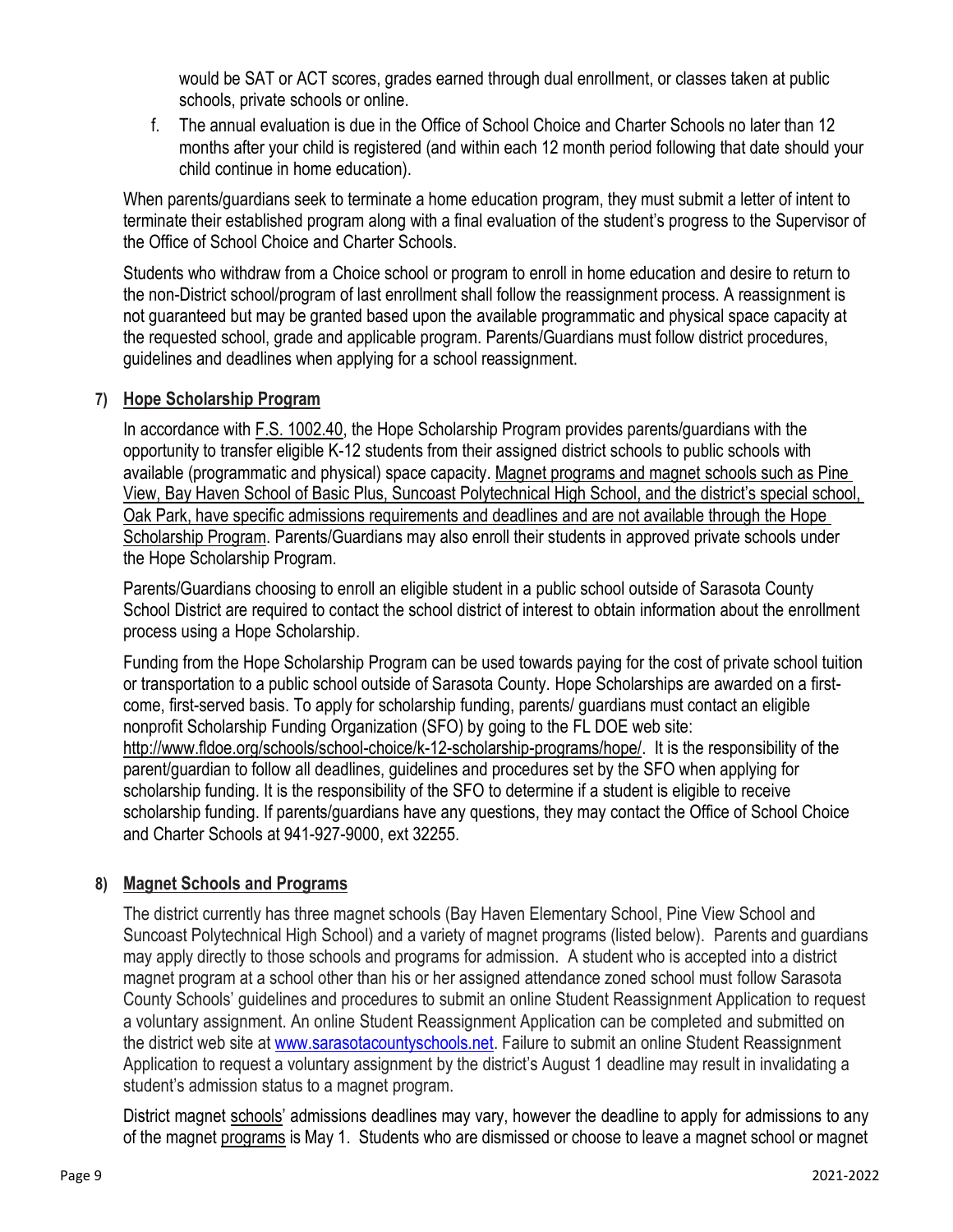program before completing the highest-grade level offered at the school/program shall be returned to their assigned districted school.

- a) Sarasota County Schools have three full-time magnet schools:
	- Bay Haven School of Basics Plus serves students in grade kindergarten through grade five.
	- Pine View School serves students in grade two through grade twelve.
	- Suncoast Polytechnical High School serves students in grade nine through grade twelve.
- b) The district offers the magnet programs listed below. Parents must check with the specific school of interest to determine if transportation will be provided.
	- **Cambridge Advanced International Certificate of Education (AICE) Program**
		- o Booker High School
		- o Heron Creek Middle School
		- o North Port High School
		- o Sarasota High School
	- **Circus Arts Magnet Program**
		- o Sarasota High School
	- **International Baccalaureate (IB) Program –**
		- o Riverview High School
		- o Venice High School
		- o Brookside Middle School (*Designated as an IB Middle Years Program*)
	- **Law Academy**
		- o Booker High School
	- **Marine Science Academy**
		- o Brookside Middle School
	- **MaST (Math and Science &Technology) Program –**
		- o Sarasota High School
	- **STEM A+2 (Science, Technology, Engineering Mathematics, Arts & Agriscience**) o McIntosh Middle School
	- **Visual and Performing Arts (VPA) Program–**
		- o Booker High School
		- o Booker Middle School
		- o North Port High School
	- **Young Marines**
		- o Venice Middle School
	- c) The district offers geographically located gifted magnet cluster sites. Students who are eligible for fulltime gifted services have the option of a placement in a gifted magnet cluster sites following the guidelines and procedures set by the Exceptional Student Education (ESE) Department. ESE Placements to a gifted magnet cluster site depends upon the availability of space capacity.

# **North County Gifted Magnet Program**

- $\circ$  Fruitville Elementary School Grades 1-5
- $\circ$  Booker Middle School Grades 6-8
- $\circ$  Sarasota Middle School Grades 6-8
- **Mid-County Gifted Magnet Program** 
	- o Venice Elementary School Grades 1-5
	- $\circ$  Laurel Nokomis School Grade 1-8
- **South County Gifted Magnet Program**
	- o Toledo Blade Elementary
	- o Woodland Middle School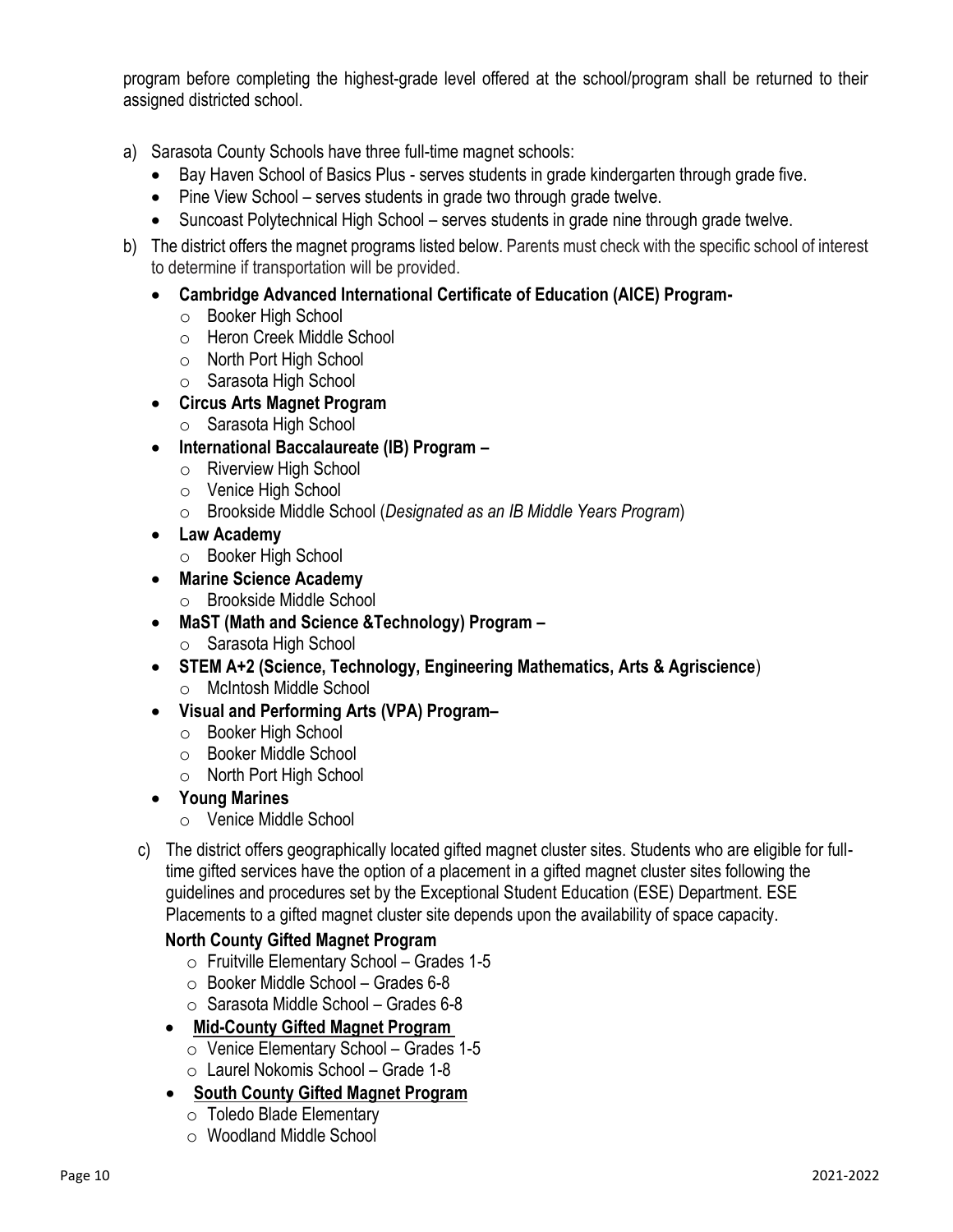### **9) McKay Scholarship Program**

The district participates in the McKay Scholarship program offered through the Florida Department of Education (FLDOE). Parents of eligible students with special needs may select a placement in a private school or selected public school, including charter schools. The McKay Scholarship public school option is subject to the availability of required services for the individual student at the requested school. Parents/Guardians who are interested in using the McKay Scholarship public school option shall use the Student Reassignment process (page 15) to apply for an assignment. With the district's assistance, FLDOE determines deadlines, eligibility, award amounts and payment distributions based on Florida Statute 1002.39 and State Rule 6A-6.0970. Parents can learn more about this option on FLDOE's website [\(www.floridaschoolchoice.org\)](http://www.floridaschoolchoice.org/) or by visiting the Sarasota County Schools' website, [\(www.sarasotacountyschools.net\)](http://www.sarasotacountyschools.net/). Information about this option is also provided to parents by the district annually. Parents wishing to gain access to the John McKay Scholarship may complete an Intent Application on the Florida Department of Education website.

Parents choosing to return their child from a private school to the public school setting should call the Office of School Choice and Charter Schools to learn of the options available. Public schools selected by a parent using a McKay Scholarship not only must have available space, but they must also have the programs and resources necessary to fulfill the student's IEP and Section 504 Accommodation Plan.

Parents may need to provide transportation for their children attending a school selected through the McKay Scholarship program.

### **10) Virtual Instruction Options**

Florida Statutes, Section 1002.321, requires districts to provide multiple opportunities for students to participate in virtual instruction. Sarasota fulfills this requirement using part-time and full-time virtual options offered through the Florida Virtual School (FLVS) and Sarasota virtual programs.

#### a) **Sarasota Virtual School Full-Time (SVS FT)**

Sarasota County Schools offers K-12 students access to online instruction through SVS FT which is a free public school. In accordance with Florida Statute 1002.45, SVS FT is an interactive learning environment in which the student and teacher are separated by time, space or both. Eligible students may be provided with a computer and/or Internet connection if they qualify for the Free/Reduced Price Lunch program. SVS FT students access lessons, assignments and assessments through the Internet, and teachers communicate with students and parents in many different ways using technology. SVS FT meets all Florida public school standards and requirements and receives a school grade along with all Florida schools. Students completing graduation requirements earn a standard high school diploma. Students are eligible for SVS FT if they meet the criteria in F.S. 1002.455.

Sarasota County Schools currently contracts with a variety of FL DOE approved virtual instruction providers (VIP). The VIP provide SVS FT students with instructional materials that include textbooks, resources and depending on the VIP, a variety of printed materials. Textbooks and traditional instructional materials are used, but much of the content is delivered via the providers' websites.

An annual open enrollment period (a minimum of 90 days) which ends 30 days before the first day of each school year, will be available to students seeking to enroll in SVS FT. The open enrollment period will be announced using correspondence, media releases, the district website and any other way deemed appropriate to ensure parents receive timely notification. Parents/Guardians interested in this option must apply for enrollment directly through SVS FT prior to registering on the selected contracted VIP's website. Parents/Guardians and students are required to have a face-to-face interview with the school's academic advisor prior to enrolling. To schedule an interview, parents/guardians should contact the SVS FT's academic advisor at (941) 924-1365, ext. 62338 or via email at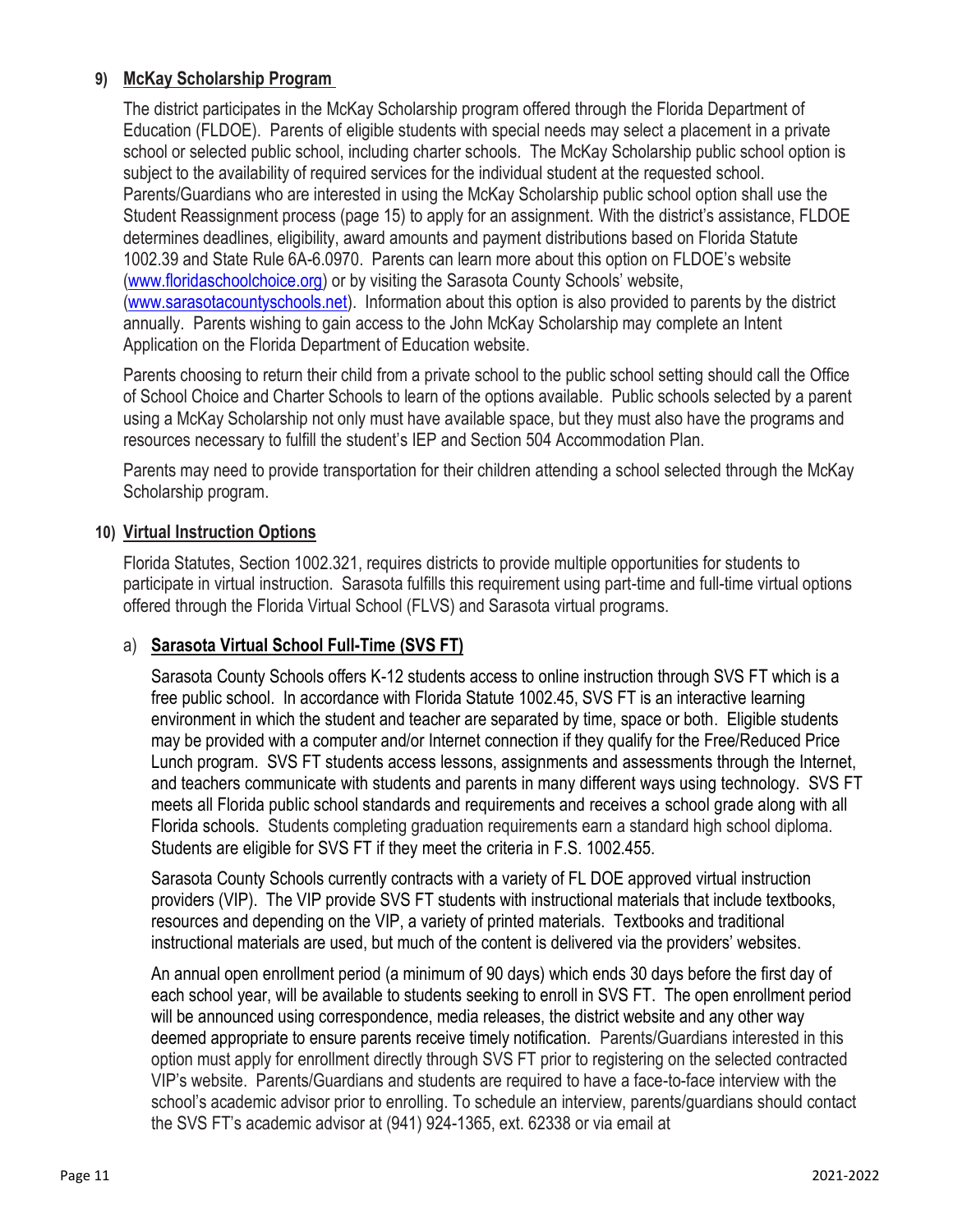#### [SVS@sarasotacountyschools.net.](mailto:SVS@sarasotacountyschools.net)

SVS FT administration or a parent/guardian can withdraw a student at the end of a semester when deemed in the best interest of the student's academic, social, and/or emotional growth and development. The withdrawn student will be returned to his or her assigned district school.

SVS FT follows the School-Board-approved Assessment Calendar. Students are required to participate in statewide assessments at designated grade levels, as required by F.S. 1008.22, 1008.34 and 1001.11. SVS FT students must also take grade-specific assessments required by the district. SVS FT follows Sarasota County Schools' Student Progression Plan based on a student's current grade level.

SVS FT students are eligible to participate in an interscholastic extracurricular activity at the districted school to which the student would be otherwise assigned based on state statute.

#### b) **Sarasota Virtual Academy Part-Time (SVA PT)**

SVA PT is a high quality free online program that serves students in Sarasota County by offering parttime virtual high school courses that are designed to match each student's individual educational needs. SVA PT allows grade 9-12 students to take at least one online course within the credits required for graduation in accordance with F.S. 1003.428.

SVA PT is designed to serve students who are enrolled full-time in a Sarasota County secondary school, which includes traditional and charter schools. Since SVA PT is a franchise of Florida Virtual School (FLVS), they provide all content and curricula. Sarasota County School Board-appointed, highly qualified and certified teachers deliver the instruction via the Internet. Online instructors are available Monday through Friday with office hours that vary from course to course.

SVA PT follows district timelines and guidelines for registration and withdrawal policies as outlined in the Student Progression Plan. SVA PT is a year-round program, and offers continuous, rolling enrollment throughout the school year and into the summer. SVA PT does not grant a high school diploma.

#### c) **Florida Virtual School Full-Time (FLVS FT) Public School**

FLVS FT is a fully-accredited public school in the state of Florida. Students in grades K-12 may enroll in one of two schools (a K-8 school and a 9-12 school). FLVS becomes the student's district and FLVS FT is the school of enrollment and instruction for the student. FLVS FT operates independently of Sarasota County Schools and all enrolled students must follow FLVS FT school policies, guidelines and procedures. FLVS FT follows a traditional 180-day calendar with all students observing the same start and end dates for school and a more traditional pace of instruction. FLVS FT does award high school diplomas to eligible candidates meeting the necessary graduation requirements. To learn more about educational programs at FLVS FT and eligibility criteria, parents are encouraged to visit the FLVS FT school website at [www.connectionsacademy.com.](http://www.connectionsacademy.com/)

#### d) **Florida Virtual School K-12 Part-Time Program (FLVS PT)**

Students in grades K-12 and home education may take advantage of online courses through FLVS PT. FLVS PT is fully accredited and offers free online courses to students living in Florida in grades kindergarten through 12. Students must be enrolled in a district school or an established parent/guardian home education program in order to take advantage of the FLVS PT option. A student seeking to take a virtual course through the FLVS PT option during the school day is required to take the course(s) at the school he/she is currently attending. Students enrolled in a traditional or charter school have expanded access to courses for credit retrieval, acceleration or other personal needs. Students enrolled in a home education program established by their parents/guardians have access to courses that are taught by Florida certified teachers. Parents/Guardians seeking this option for their students should work through their children's school counselors at their individual schools or visit the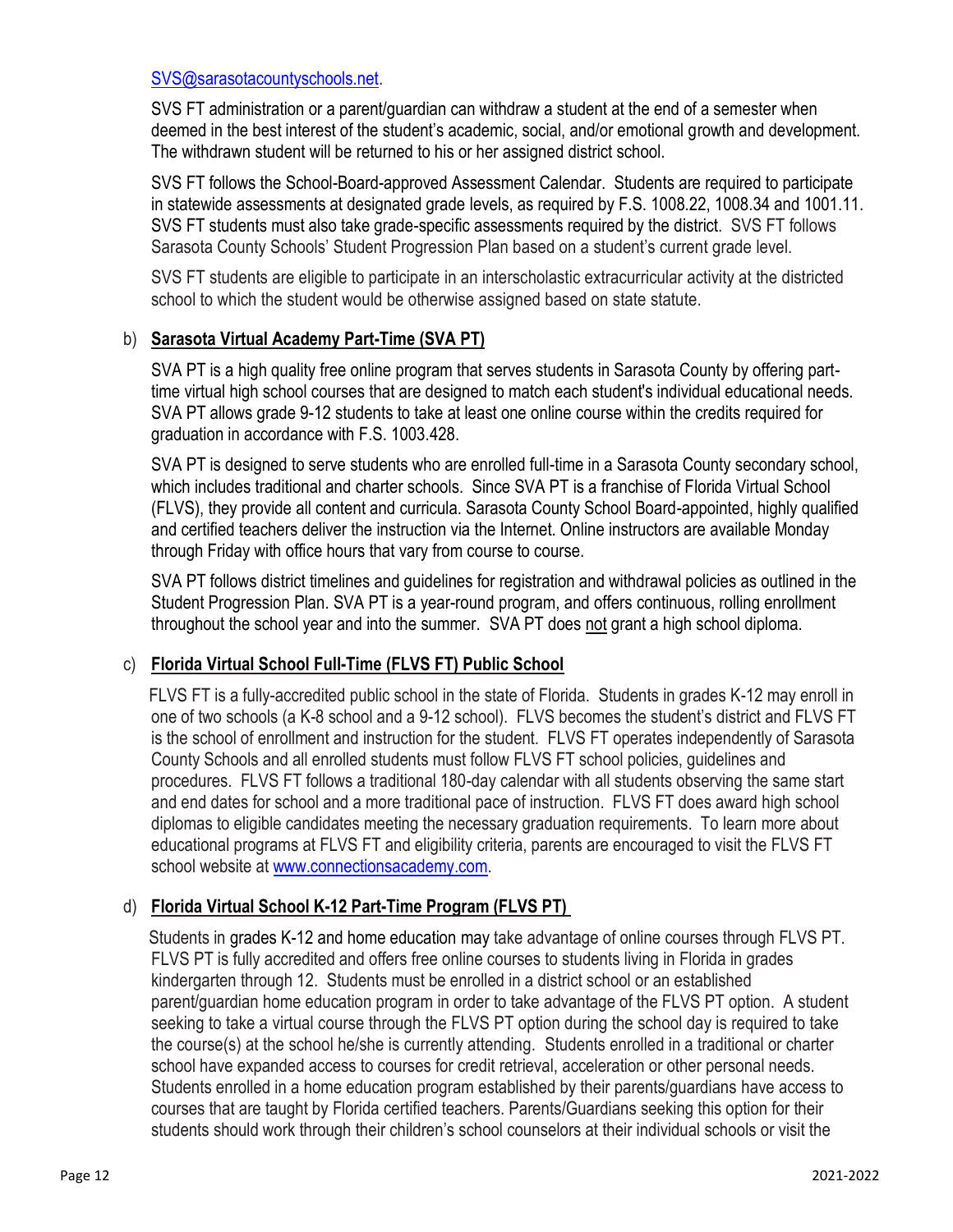website at www.flvs.net. Courses completed in FLVS PT for recovery or for high school credit are fully transferable to a district middle or high school.

### **11) Options at Individual Schools**

Several district schools have special programs which are **only** open to students enrolled at the school. Programs may have eligibility criteria for acceptance and some placements may need to be made through school district departments such as the Exceptional Student Education Department. Examples of these options include gifted education programs, Advanced Placement classes, Exceptional Student Education cluster sites, dual enrollment programs, and others. Program placements within schools do not require reassignments forms.

### **I. Administration of Choice Programs**

Oversight of all School Choice options and implementation strategies and actions shall be carried out by the Superintendent's staff who will monitor: (1) student assignments and reassignments and their effects on instructional capacity, diversity, and school profiles at all schools within the district; (2) the range of curriculum, instruction, and program offerings at each level; and (3) instructional quality and improved student performance for all students.

The Superintendent or designee may make periodic reports to the Board on the implementation of Choice programs. The Superintendent or designee shall report to the Board each year the number of assignments to/from each school and any other pertinent data concerning the Choice program.

The authority for the assignment of all students resides with the Supervisor of The Office of School Choice and Charter Schools who will make and coordinate assignments in accordance with these procedures. **Principals and other school system personnel may not assign students to schools, with the sole exception of magnet programs**. The Supervisor of The Office of School Choice and Charter Schools will inform principals of all assignments made to their schools at the earliest possible time.

#### **J. Transportation**

Transportation will continue to be provided to students assigned by the district to special programs and to others in accordance with transportation service standards, Florida Statutes, and district policies set by the School Board. Parents/Guardians may be required to provide transportation to their students if they are admitted into a magnet program/school. Parents/Guardians must check with the magnet program/school to get details regarding transportation expectations/requirements. Transportation will not be provided to students receiving school assignments through the Controlled Open Enrollment process or through the Reassignment process. Parents are responsible for providing transportation when students are attending a school outside the boundaries of their assigned school under the Controlled Open Enrollment process or the Reassignment process.

#### **K. Reassignments**

The Reassignment process is available to those students who meet special circumstances for attending a nondistricted school. The reassignment process cannot be used to (1) request an assignment to Oak Park, the district's special school or (2) request admissions to a district sponsored charter school. Reassignment requests are granted/not granted by a committee which may consist of the Supervisor of School Choice and Charter Schools, school-level Executive Directors and content/program area administrators. Individual School Board members and the Superintendent shall not be involved in decisions concerning a student's reassignment. Until the reassignment process is complete, staff in the Office of School Choice and Charter Schools or staff at any school may not inform a student or parent of the likelihood of a reassignment approval. If a reassignment request is approved, the parent/guardian must provide the student with transportation to and from school.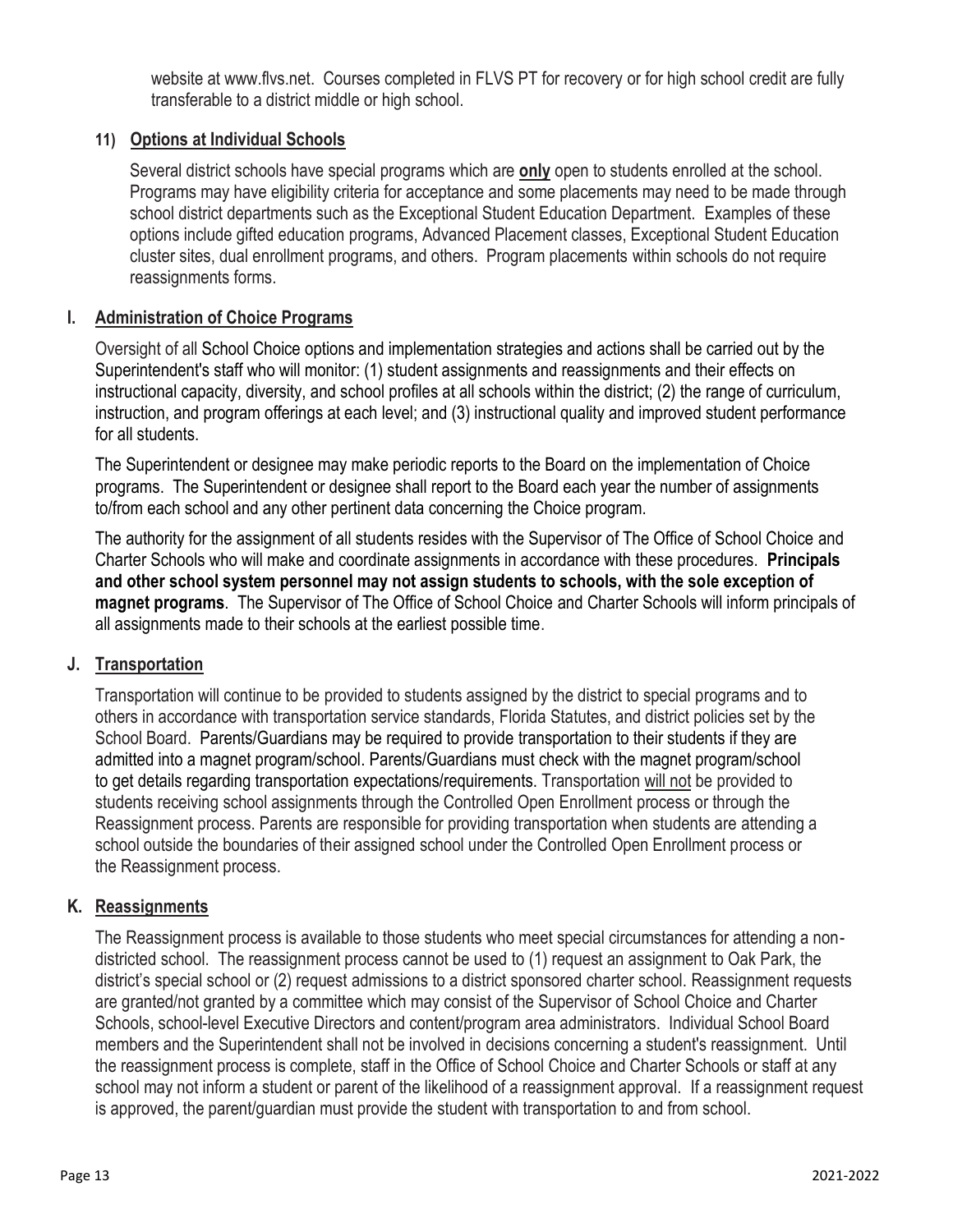### **1) Reasons for a Reassignment**

Reassignments may be granted based upon the enrollment limits of the school grade and applicable program. Reassignments of K-12 students may be granted based upon specific qualifying reasons (preferences) and under the following stated conditions:

### a) **Qualifying Reasons**

i. Active Duty Military Personnel Dependents

Students that are dependents of active duty military personnel and have been relocated due to active military orders; parents/guardians that select this reason/preference for their students shall submit the official current orders and proof of dependency, such as the student's Military ID card.

### ii. Foster Care Placement

Students that are relocated to a different school zone due to foster care placement; parents and/or legal guardians selecting this reason/preference shall submit a Court Order or other legal evidence to document a foster care placement.

#### iii. Custody Changes

Students that are required to move due to a court-ordered change in custody as a result of separation or divorce; the legal parent/guardian shall submit a fully executed Court Order to document the change.

### iv. Serious Illness or Death of a Custodial Parent/Guardian

Students that are required to move due to the serious illness or death of a custodial parent; if a student is required to move due to the serious illness or death of a custodial parent, the legal parent/guardian shall submit evidence of the serious illness or death of a custodial parent/guardian.

### v. Sibling

Students who have a sibling (brother, sister, half-brother, half-sister, step brother, or step sister) already assigned to the requested Choice School and will continue attending the Choice School during the year for which the application is made may request sibling preference. Siblings must be residing at the same address to qualify for sibling preference.

vi. Employee

Sarasota County School Board appointed employees who have grades K-12children residing with them may request this preference. Non School Board appointed employees, which includes substitute teachers/paraprofessionals, individuals who have been approved to coach an athletic sport and/or are providing contracted services are not eligible for this preference.

#### vi. McKay Scholarship

The district participates in the McKay Scholarship Program's public school option. K-12 public schools requested by parents/guardians using a McKay Scholarship must not only have available space capacity, but they must also have the programs and resources necessary to fulfill the student's IEP and/or Section 504 Accommodation Plan. Parents/Guardians who are interested in using the McKay Scholarship public school option shall use the Student Reassignment process (page 15) to apply for an assignment within the specified open application windows and deadlines.

#### b) **Change of Residence**

# Moving Between School Attendance Zones During the School Year

Students who move at any time during the school year may complete a reassignment to remain at their current school or may register at their new districted school. If the student remains at the current school transportation must be provided by the parent.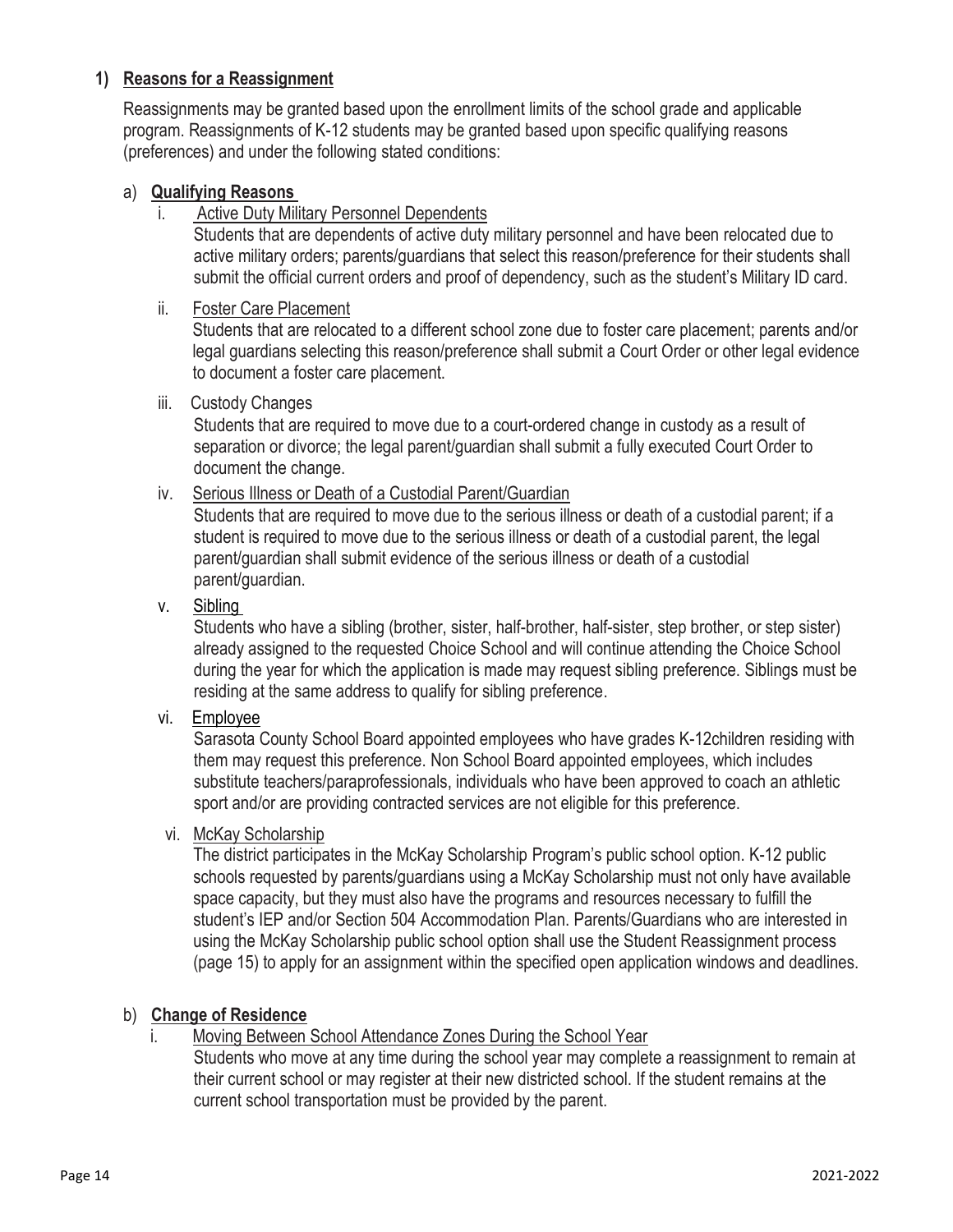ii. Moving Into a Different Attendance Area

A parent/guardian of a student who submits valid proof, including substantiation of the expected date of occupancy, that the student will be moving into an attendance area within 60 school days shall, upon request, have the student assigned to the school serving that attendance area.

School Reassignment Applications may be processed at any time.

### c) **Admission to Magnet Program**

The parent of a student admitted into a magnet program shall complete and submit an online student reassignment application on the district web site at [www.sarasotacountyschools.net,](http://www.sarasotacountyschools.net/) as official notice by August 1. Students who are dismissed or choose to leave a magnet program before completing the highest grade level offered at the school where the program is available shall be returned to their assigned districted school. This is not a requirement for enrollment in the district's full-time virtual school or a district sponsored charter school.

#### d) **Other Acceptable Reasons**

### i. Health Reasons

Reassignment of a student may be made for valid health reasons. Parents/Guardians shall be required to submit a current/updated medical diagnosis. The medical diagnosis must be from a licensed medical physician or health care provider.

### ii. Senior Athletic/Extracurricular Exemption

A 12<sup>th</sup> grade student who has participated in an athletic program or extracurricular activity for the previous two school years and moves out of a school's zone may remain at the school of enrollment and continue to participate in that athletic program/extracurricular activity provided the student is in good standing and continues to meet all eligibility criteria. This provision does not apply to students enrolled in special schools (Pine View School or Suncoast Polytechnical High School).

#### iii. Return to Districted School

This process allows students to return to their districted school during the school year based on extenuating circumstances. When parents/guardians seek to withdraw their students from a Choice school or program (Bay Haven School of Basics Plus, Pine View, Suncoast Polytechnical High School, charter school, IB, AICE, etc.), the student will be required to attend the districted school assigned to his or her residence. The parent/guardian shall follow the reassignment process **prior** to the withdrawal of a student. A reassignment is not guaranteed if the online student reassignment application is not submitted by the deadline specified in Sarasota County School Board Policy 5.20.

#### iv. Englewood Elementary School

K-5 students who are not impacted by the Student Transportation Agreement between Sarasota County and Charlotte County School Boards may seek an assignment to Englewood Elementary School through the reassignment process.

#### v. John McKay Scholarship

K-12 students who have an Individual Education Plan (IEP) or a 504 Accommodation Plan may select a placement in a Sarasota County public school. The McKay Scholarship public school option is subject to requested schools: (1) having available space capacity (programmatic and physical) and (2) being able to provide eligible students with all required accommodations and/or ESE services specified in their 504 Accommodation Plans and/or IEPs. Students applying for this educational option will be required to follow reassignment deadlines, guidelines and procedures specified in the "Reassignment Process" section.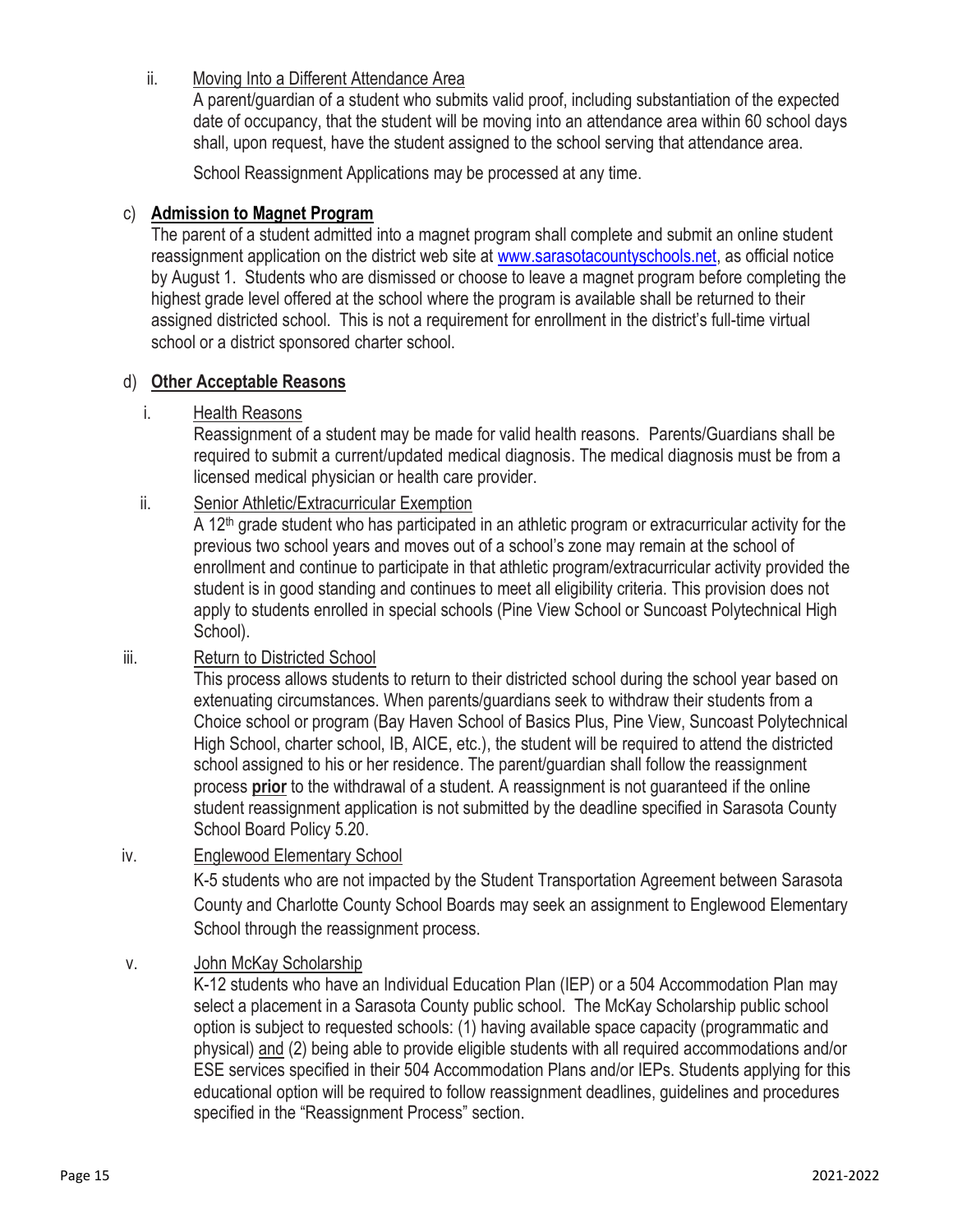### **2) Reassignment Process**

The following procedures shall govern all requests for reassignment within Sarasota County:

- a) Parents/Guardians shall complete and submit an online reassignment application on the district web site at. Parents/Guardians must submit the required documentation to substantiate the reason for the reassignment request. Online applications submitted without the appropriate documentation will not be processed. Reassignment applications may take up to 45 business days from the date of submission to be processed and reviewed. The Office of School Choice and Charter Schools will notify parents/guardians of the action taken by the Review Committee on their reassignment requests.
- b) For requests based on a change of address to the attendance area, valid proof shall include, but not necessarily be limited to, at least one of the following:
	- An original or certified copy of legal papers certifying that custody of the student will be changed within 60 school days to someone living in the new attendance area;
	- An original or certified copy of an approved lease or rental agreement showing occupancy to take place within 60 school days;
	- An original or certified copy of an executed contract to build or purchase with an estimated occupancy date within 60 school days; or,
	- The substantiating documentation must be uploaded during the process of completing the online student reassignment application. Dollar figures for such items as monthly payments or loan amounts may be blacked out on the original or certified copy of the uploaded document. The district may investigate the credibility of any substantiating documentation. The school shall track each request to determine the extent to which the student does move into the attendance zone within 60 school days; students found out of compliance with this section may be withdrawn from school immediately.
- c) A parent/guardian who is a Sarasota County resident and interested in obtaining a reassignment to have his or her student attend an out of county school is responsible for working directly with the chosen district to enroll the student.
- d) A parent/guardian living outside of Sarasota County must follow district procedures (listed above) to submit an online Student Reassignment Application. The reassignment process can not be used to request an assignment to Oak Park, the district's special school or admission to a charter school. Reassignment applications may take up to 45 business days from the date of submission to be processed and reviewed. The Office of School Choice and Charter Schools will notify parents/guardians of the action taken by the Review Committee on their reassignment requests.
- e) Parents/Guardians of reassigned students shall enter into an agreement with the receiving school. If students exhibit poor attendance/punctuality or demonstrates a pattern of behavior in violation of the "Code of Student Conduct, the receiving school is required to give parents/guardians proper warning and offer assistance to correct the area(s) of concern. If in the judgement of the school principal, the parent/guardian fails to cooperate or correct the area(s) of concern, the student's reassignment will be revoked. Once a student's reassignment is revoked, he or she will be returned to the assigned district school serving his or her attendance area. Students will be returned to their assigned district school at a time that is considerate of grading periods.
- f) Student Reassignment Applications, except those associated with address changes, will not be processed throughout the school year. For a first semester assignment, online Student Reassignment Applications will be accepted from March 1 until the last day of school in the prior academic year. For a second semester assignment, online Student Reassignment Applications will be accepted from October 1 through October 31. Student Reassignment Applications may take up to 45 business days from the date of submission to be processed and reviewed. The Office of School Choice and Charter Schools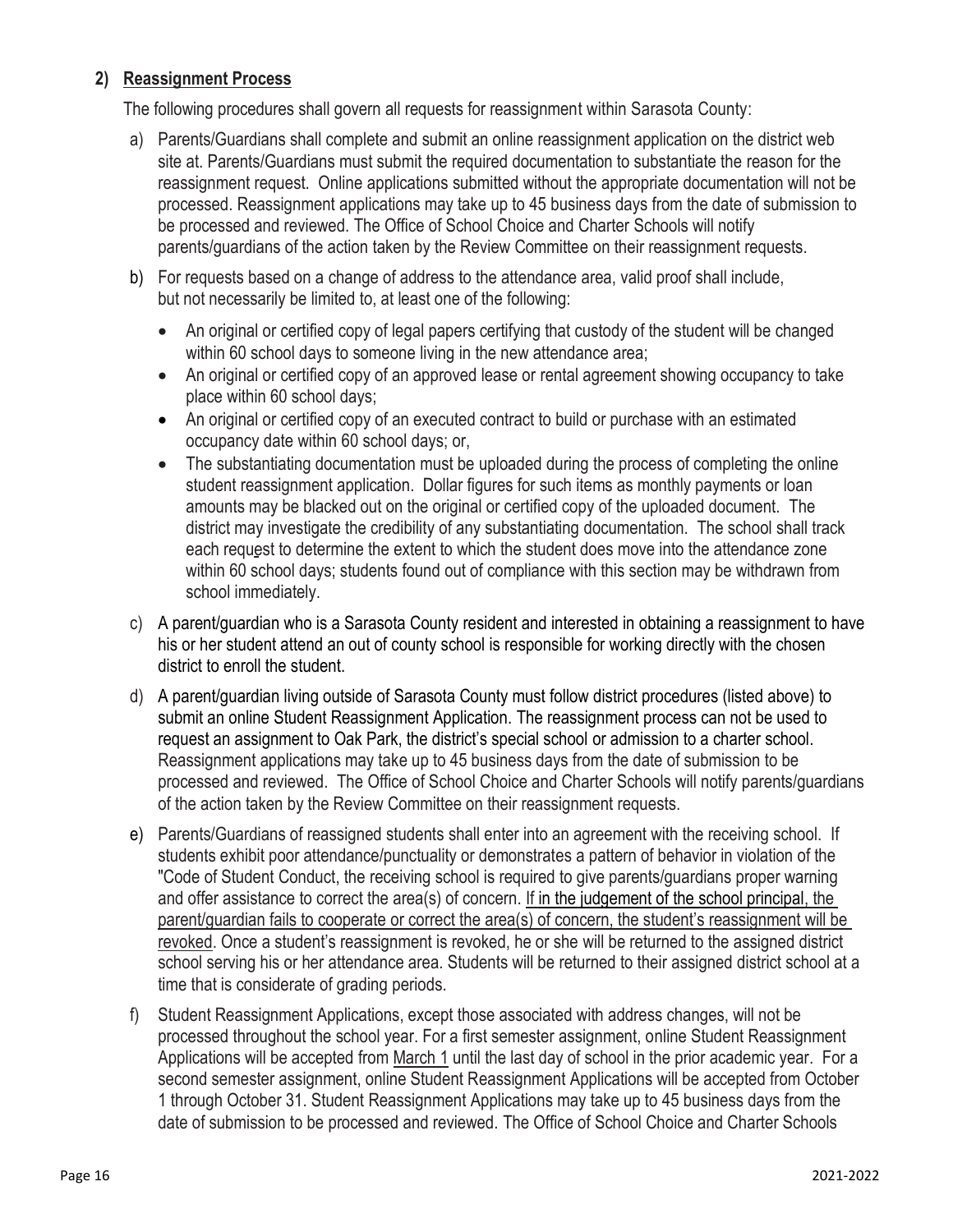will notify parents of the action taken by the Review Committee on their reassignment requests.

- g) Whenever the number of reassignment requests exceeds the available seats at any grade the district may give preference in the following situations:
	- Sibling already enrolled at the requested school,
	- Employee preference
	- Students with a proximity preference
	- Continuing out-of-county students

The district may approve a transfer to the school at which a parent/guardian works if they are a full-time School Board-appointed employee, the school has available space, and it offers instruction at the proper grade level.

- h) All requests for reassignments of self-contained and low-incidence ESE, ESOL, and other special needs students shall be reviewed by the appropriate district administrator to assure that necessary services are available at the requested school.
- i) No student shall be allowed to enroll at the requested school until approval is granted through these procedures.
- j) Transportation must be provided by the parent/guardian.

#### **3) Other Policies Regarding Reassignments**

a) Return to Districted School

This process allows students who received a reassignment to return to their districted school at the beginning of a school year or at the beginning of second semester. Parents/Guardians are required to complete and submit an online Student Reassignment Application during the time period specified under the "Reassignment Process" section (2-f). Once a reassignment is approved for a student to return to his or her districted school, the student's parent/guardian shall contact the registrar at the assigned district school to obtain instructions on enrolling the student.

When a student withdraws from home school, a magnet school/program, a Choice school, charter school or a school/program outside the district, he or she is required to attend the districted school assigned to his or her residence.

#### b) Redistricting

Following a redistricting, those affected students who by Board action are allowed to remain at the current school may be granted reassignment to remain. Transportation for such students will be determined by Board action and there is no assurance of continued service.

#### c) High School Athletics

For reassignments of high school students, the Florida High School Athletics Association Regulations shall govern eligibility for athletics of all reassigned students.

#### **4) Transportation for Reassignments**

Parent/guardian of students granted a reassignment must provide their own transportation to/from the school.

#### **L. Appeals Process**

For Sarasota County residents for whom a school preference under controlled choice or reassignment is denied for a reason other than enrollment limit, the parent, guardian, or student of legal age shall have the right of appeal to an Appeals Board.

- 1) The Appeals Board may be composed of four or five voting members:
	- The county health officer or his/her representative